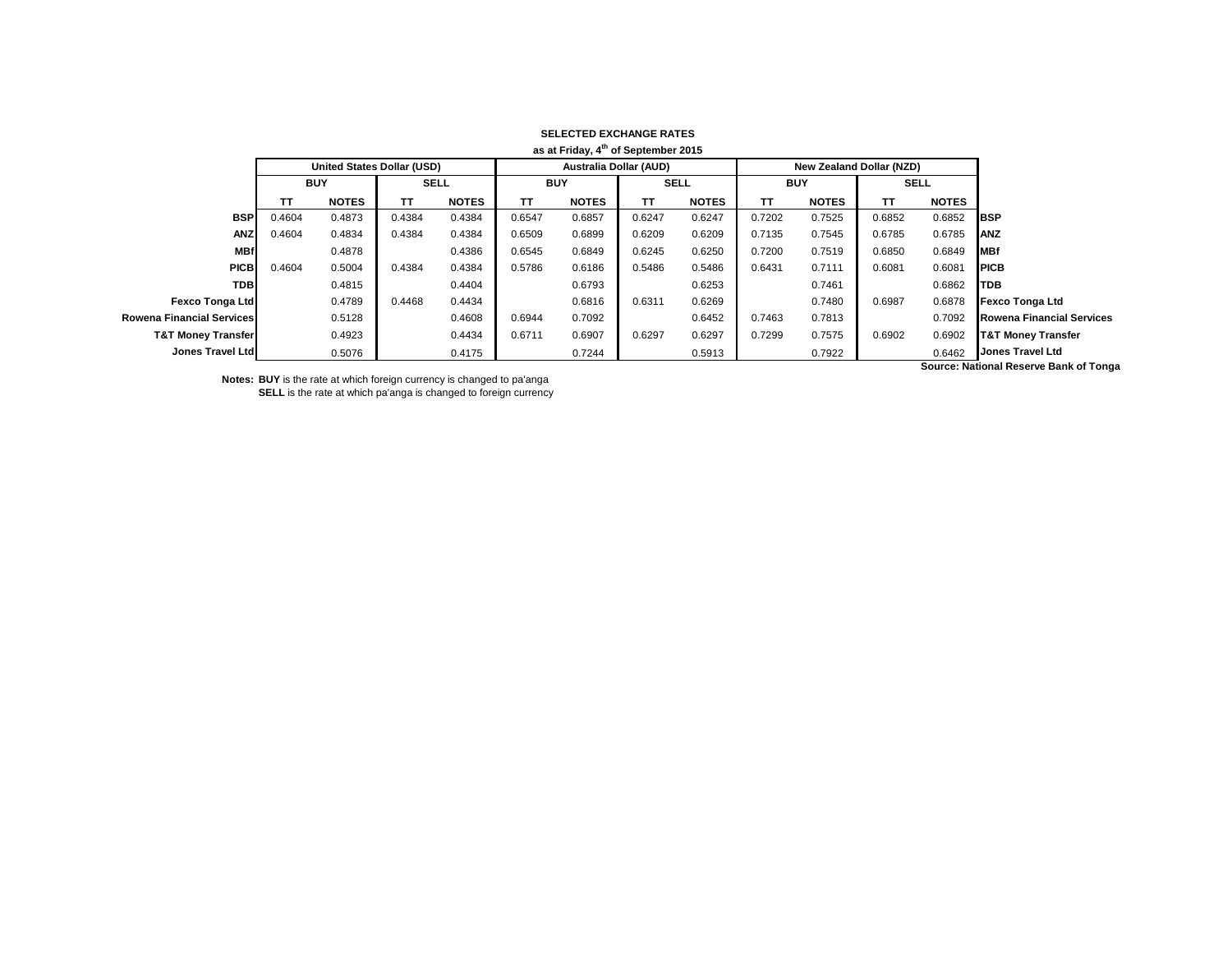| as at Friday, 11" of September 2015 |                                   |              |             |              |                               |              |           |              |                                 |              |             |              |                                       |
|-------------------------------------|-----------------------------------|--------------|-------------|--------------|-------------------------------|--------------|-----------|--------------|---------------------------------|--------------|-------------|--------------|---------------------------------------|
|                                     | <b>United States Dollar (USD)</b> |              |             |              | <b>Australia Dollar (AUD)</b> |              |           |              | <b>New Zealand Dollar (NZD)</b> |              |             |              |                                       |
|                                     | <b>BUY</b>                        |              | <b>SELL</b> |              | <b>BUY</b>                    |              | SELL      |              | <b>BUY</b>                      |              | <b>SELL</b> |              |                                       |
|                                     | ТΤ                                | <b>NOTES</b> | <b>TT</b>   | <b>NOTES</b> | TΤ                            | <b>NOTES</b> | <b>TT</b> | <b>NOTES</b> | TΤ                              | <b>NOTES</b> | TΤ          | <b>NOTES</b> |                                       |
| <b>BSP</b>                          | 0.4585                            | 0.4854       | 0.4365      | 0.4365       | 0.6468                        | 0.6778       | 0.6168    | 0.6168       | 0.7279                          | 0.7602       | 0.6929      | 0.6929       | <b>IBSP</b>                           |
| <b>ANZ</b>                          | 0.4585                            | 0.4815       | 0.4365      | 0.4365       | 0.6423                        | 0.6813       | 0.6123    | 0.6123       | 0.7220                          | 0.7630       | 0.6870      | 0.6870       | ANZ                                   |
| <b>MBf</b>                          |                                   | 0.4854       |             | 0.4367       | 0.6466                        | 0.6757       | 0.6166    | 0.6173       | 0.7277                          | 0.7576       | 0.6927      | 0.6944       | <b>IMBf</b>                           |
| <b>PICB</b>                         | 0.4585                            | 0.4985       | 0.4365      | 0.4365       | 0.5790                        | 0.6190       | 0.5490    | 0.5490       | 0.6528                          | 0.7208       | 0.6178      | 0.6178       | <b>IPICB</b>                          |
| <b>TDBI</b>                         |                                   | 0.4796       |             | 0.4385       |                               | 0.6716       |           | 0.6176       |                                 | 0.7532       |             | 0.6933       | <b>ITDB</b>                           |
| Fexco Tonga Ltd                     |                                   | 0.4769       | 0.4461      | 0.4416       |                               | 0.6727       | 0.6253    | 0.6187       |                                 | 0.7569       | 0.7089      | 0.6960       | <b>Fexco Tonga Ltd</b>                |
| <b>Rowena Financial Services</b>    |                                   | 0.5051       |             | 0.4545       | 0.6944                        | 0.7042       |           | 0.6410       | 0.7463                          | 0.7937       |             | 0.7194       | <b>Rowena Financial Services</b>      |
| <b>T&amp;T Money Transfer</b>       |                                   | 0.4884       |             | 0.4395       | 0.6711                        | 0.6808       | 0.6198    | 0.6198       | 0.7353                          | 0.7632       | 0.6959      | 0.6959       | <b>T&amp;T Money Transfer</b>         |
| Jones Travel Ltd                    |                                   | 0.5056       |             | 0.4157       |                               | 0.7154       |           | 0.5831       |                                 | 0.8012       |             | 0.6543       | Jones Travel Ltd                      |
| MoneyGram BSP                       | 0.4773                            |              | 0.4488      |              | 0.6733                        |              | 0.6374    |              | 0.7682                          |              | 0.7114      |              | <b>MoneyGram BSP</b>                  |
|                                     |                                   |              |             |              |                               |              |           |              |                                 |              |             |              | Course: Netional Desemie Dank of Tong |

## **SELECTED EXCHANGE RATES as at Friday, 11th of September 2015**

**Notes: BUY** is the rate at which foreign currency is changed to pa'anga **SELL** is the rate at which pa'anga is changed to foreign currency

**Source: National Reserve Bank of Tonga**